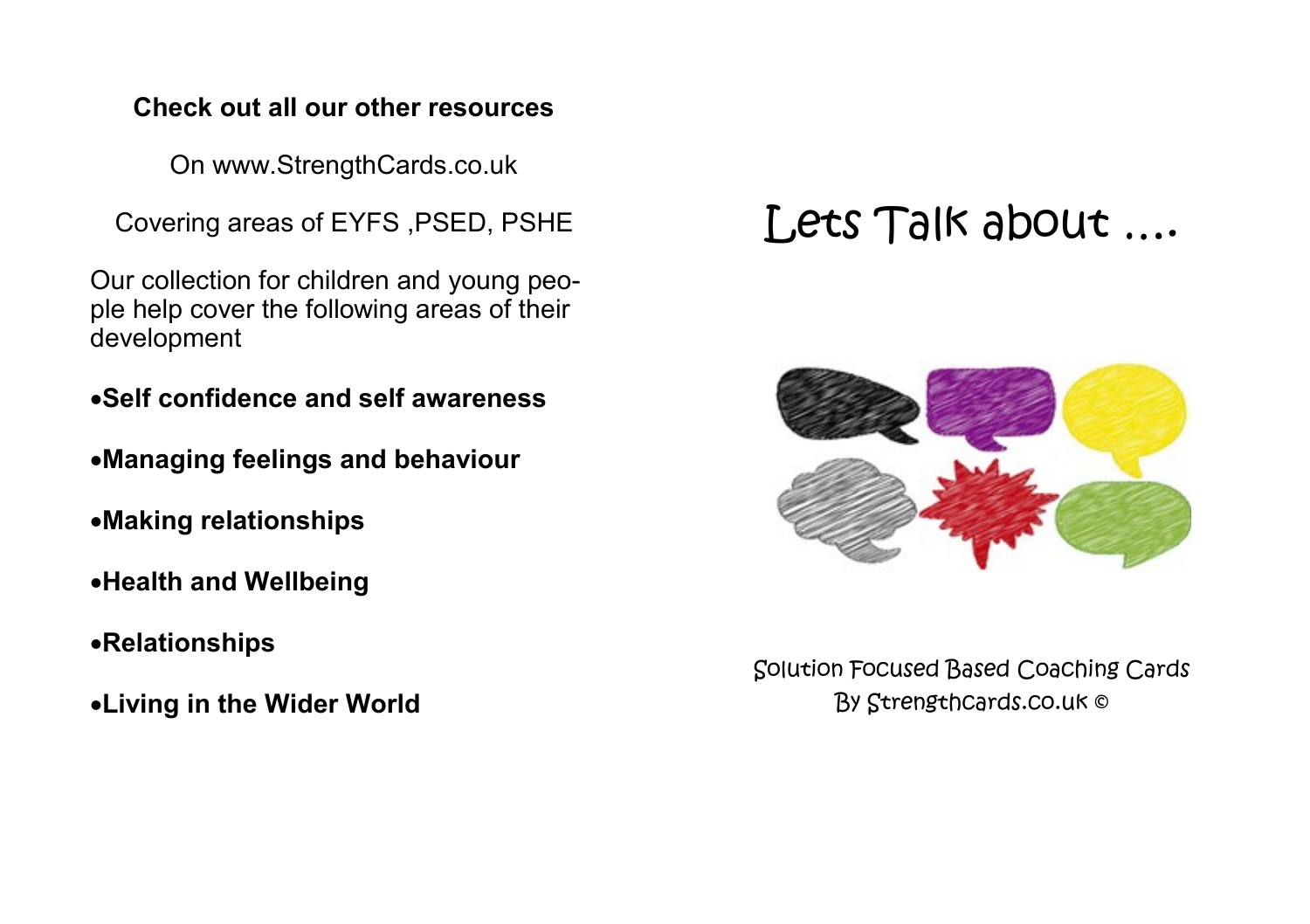A set of 24 cards covering 6 areas using Solution Focused based questions.

Lets talk about .....

• **Best Hopes** - Questions to allow the coachee to explore their best hopes, goal or targets.

• **How** - To allow for exploration on how the coachee can reach their target

• **Strengths** - Allowing the coachee to explore strengths they have or others see in them that they may not be aware of

• **What if** - Miracle questions allowing the coachee to explore how they would feel and what others will see in them once they reach their target

• **Now** - Scaling cards to encourage the coachee to see progress and track it during sessions

• **When** - Allowing coachees to explore reaching a target, what would be different, how others would view them.

There are 4 cards to each section, use the cards to allow the coachee to explore different areas or use as a prompt to cover a particular area during a session.

They can be used in groups, 1 - 1, with adults and young people. or used by self as a tool to aid growth.

Using the '**What if'** (Miracle Question ) Continue this with "How would you know that the change has happened? What would you notice? What would other people notice? What would be different ?

The '**Strengths** 'card can be used to explore their strengths, each time the coachee identifies a strength, ask them to give examples of how they have used it. How would others know they had that strength.

The '**How'** card allows for exploring how they can work through obstacles, what steps they need to take to reach their target. "How will others know they have made progress" How will they know" "What would it feel like"

The "**When**" card gives them the opportunity to feel what it would will it feel like to have reached their target? "How did they feel when they completed another target" "What will be different when they have reached it" "How will others know its been reached"

Always allow the coachee time to think through and answer, silence is fine, following up a response with "How do/would you know" or "what else" allows them to explore their answer further.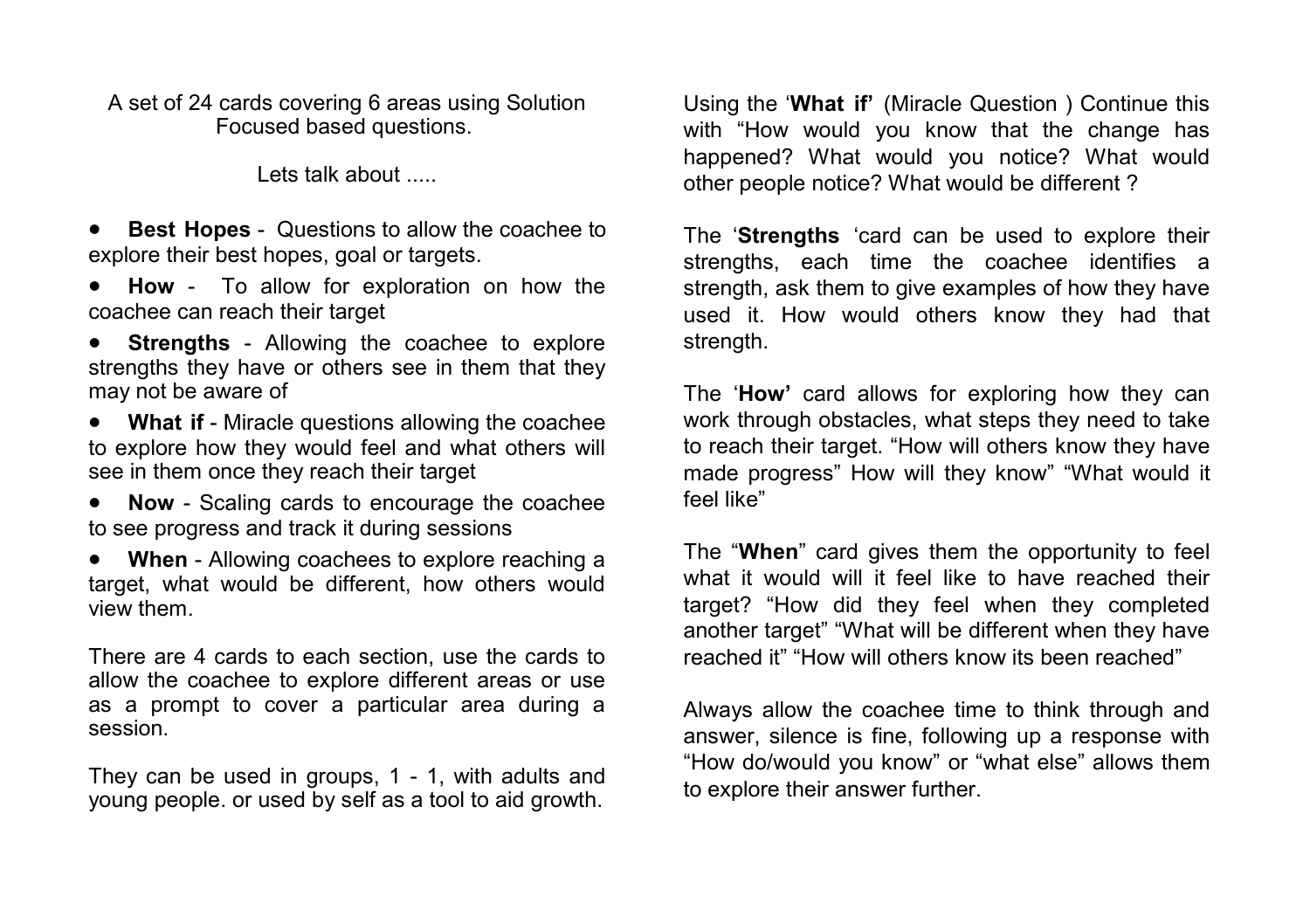The cards should be used to allow a positively directed and a goal-oriented session. The intention is to allow a perspective shift by guiding clients in the direction of hope and optimism to lead them to a path of positive change.

Results and progress come from focusing on the changes that need to be made for goal attainment and increased well being

#### Always start with the '**Best Hopes'** card

Encourage the coachee to add as much detail as possible to their description of their preferred future. Be mindful of not moving on too quickly from this stage of the process. If they get stuck you could use the scaling card to see where they are now and where they want to be, then clarify with them if that is their best hope.

#### When using the ' **Now'** ( Scaling question ) card.

These are questions that allow a client to rate their experience. They also allow for a client to evaluate their motivation to change their experience. Scaling questions allow for a practitioner to add a follow-up question that is in the positive as well.

Once the client has decided on their score follow with " Why a four and not a five?" or "How would you know it has gone from a 4 to a 5" Questions like these allow the client to explore the positive, as well as their commitment to the changes that need to occur.

### **What are the Benefits and Risks of**

## **Solution-Focused Brief Therapy?**

The benefits of solution-focused brief therapy include the finding of solutions to problems that the client has been facing. F

or example, symptoms of stress, anxiety, and depression may be reduced and interpersonal relationships may be improved. Since, by definition, solution-focused brief therapy is brief, it may be less expensive than other forms of therapy that traditionally require more sessions over a longer period of time.

Another benefit of solution-focused brief therapy is that clear goals are identified early on. Because of this, both client and counselor know what success will look like and can more easily identify when therapy is no longer needed.

As with all forms of therapy, solution-focused brief therapy may result in major life changes, such as changing jobs, beginning or ending relationships, moving, etc. Such life changes can be experienced as quite positive (a benefit) or as very difficult (a risk) by the client and/or the client's significant others. Solution-focused brief therapy can be done in conjunction with other forms of therapy.